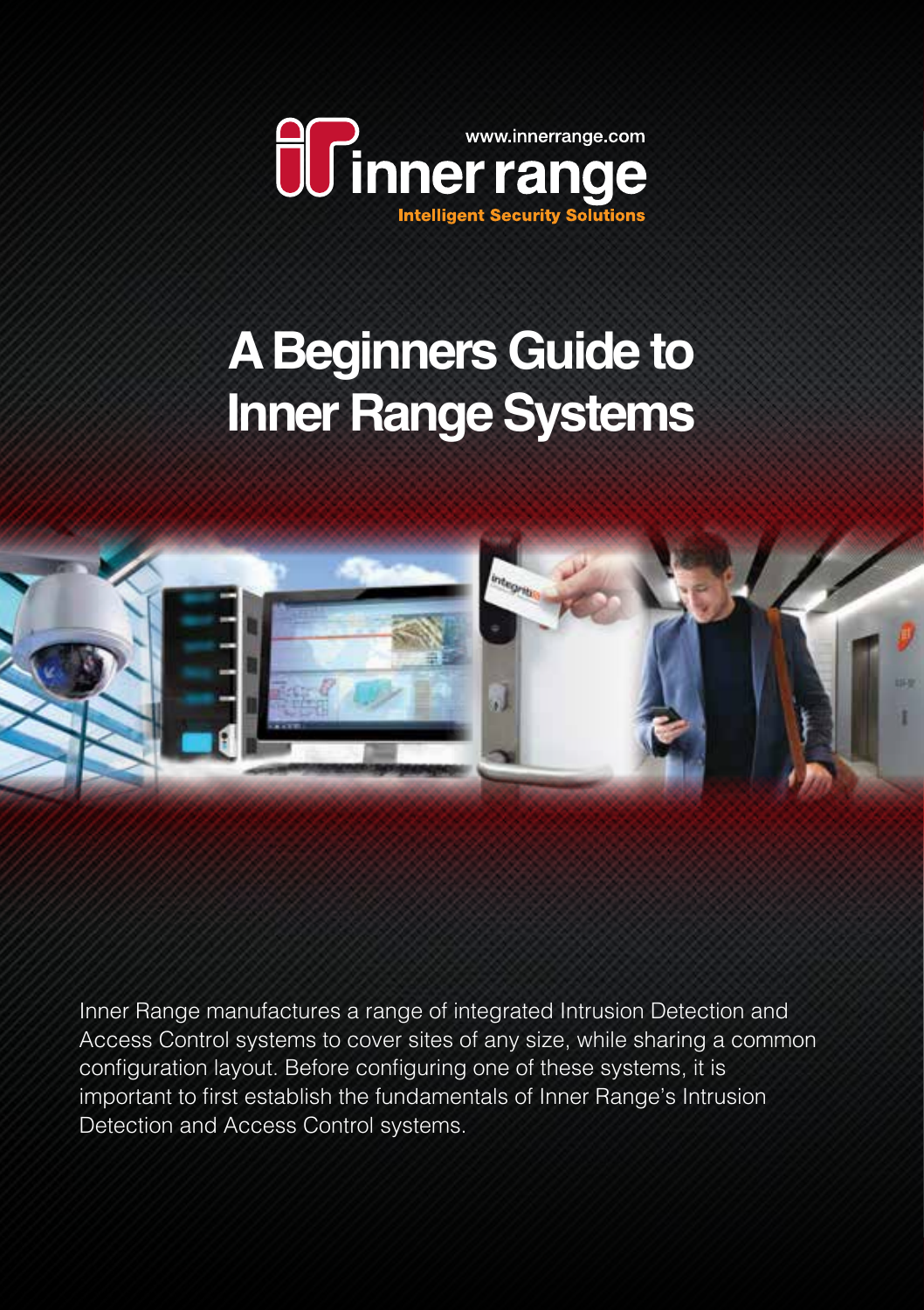# **Intrusion Detection**

The intrusion detection system is made up of three parts; Inputs, Areas and Process Groups. These are all required for the identification and processing of an intrusion event. For intrusion detection to work correctly, an input is programmed into an area and assigned a process group.



### **Inputs (Zones)**

An input can be any switch, button or detector that is physically wired to a controller or one of its expansion modules. The controller monitors these inputs for state changes such as alarm (also known as unsealed), tamper or seal. An input communicates changes to its current state by changing the resistance in the circuit. The set of resistors are called End of Line resistors.

There are also logical inputs called system inputs, these inputs monitor a particular condition such as AC Fail, Cabinet Tamper and many others. System inputs are also programmed into an area and assigned a process group.

Wireless inputs can also be used, including motion detectors, door contacts and smoke detectors. These work in the same way as hard wired inputs, with the addition of reporting when their battery is low.

Inputs can be programmed into one or more areas, however, it is common that an input only serves a single purpose.

#### **Areas**

82<br>82

An area is a collection of inputs that are grouped in some way. An area commonly represents a physical location, such as all the inputs in a board room. Alternatively, it could also represent all duress buttons in a building. When an area is armed (turned on), the controller will process the state changes of inputs, this processing is based on the process group assigned to an input within the area.

A site can be represented by a single area covering the whole building, or can be broken up into numerous smaller areas if more granular control is required.

An area can be programmed with an entry or exit delay to allow it to be armed or disarmed (turned on or off) without generating an alarm. The area is programmed with the siren and strobe outputs it can control and can be configured to auto-arm to ensure the inputs are being monitored.

## **Process Groups**

For an input to be monitored by the system, the input needs to be programmed into an area and be assigned a process group. The process group defines how the controller responds based on the input's state changes and determines if any sirens need to be activated (including which tone to play) and if any communication with a monitoring station is required.

In normal operation, most process groups will only react if the area the input is assigned to is armed. However if, for example, a detector input is tampered with then the process group will react regardless of the area's arm state.

**2 3** An input can be isolated to temporarily disable the monitoring of state changes, this is commonly used when a detector is faulty or an input is in alarm whilst an area is being armed.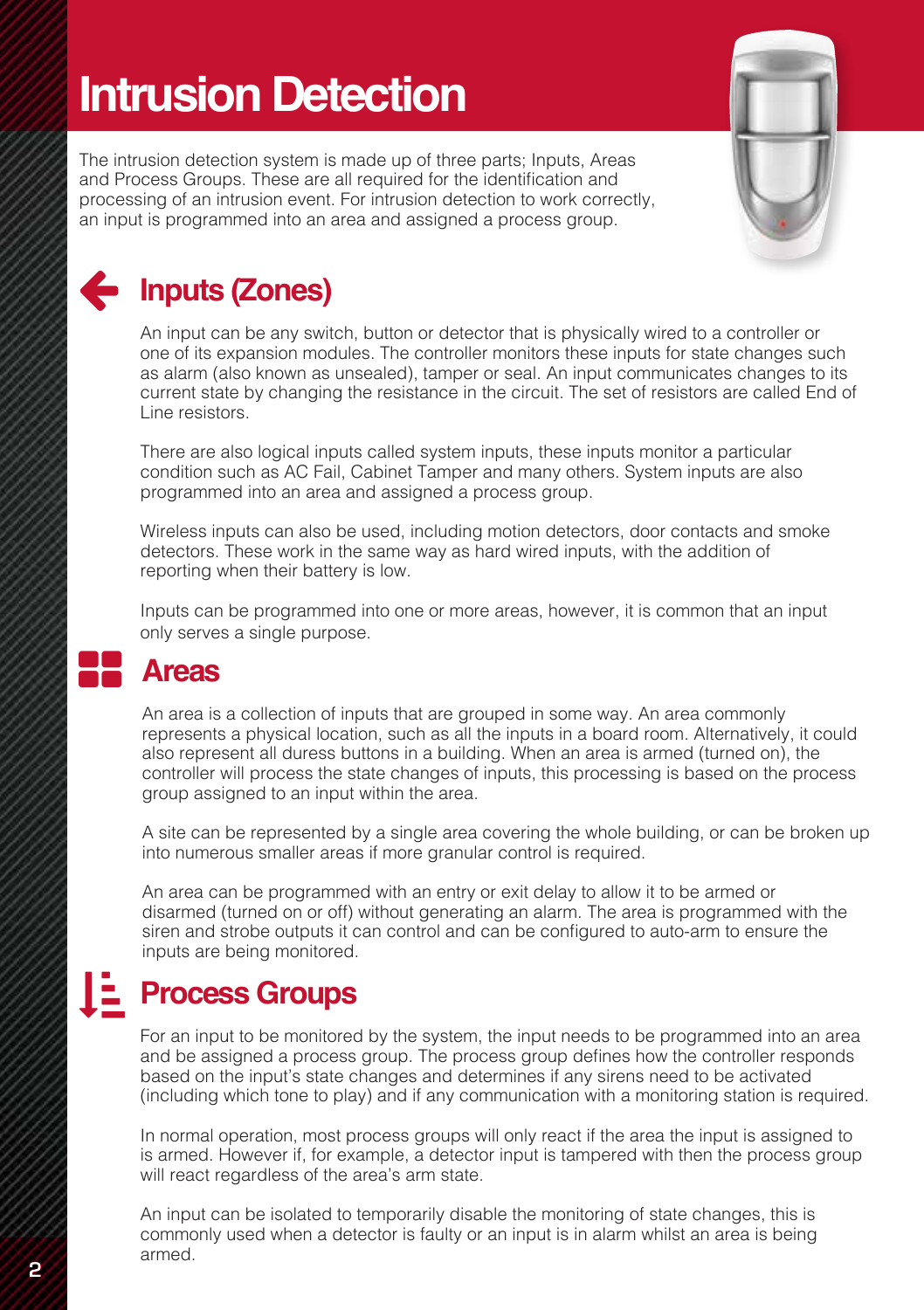# **Access Control**

The access control system combines access control modules, doors and card readers to restrict users from accessing certain areas within a building.



### **Doors**

An access control door is any electronically controlled obstruction such as a door, auto door, roller door or boom gate that restricts a person or vehicle from entering a particular area. When a door is wired to the controller or other modules, the lock state of the door is determined by the controller. In some cases, the door may be configured to automatically unlock during normal working hours and relock after hours. Users can also unlock doors by providing a credential such as a card or a PIN number at a reader. Access to a door also requires that the user has the appropriate permissions to enter/exit the door.

The controller is capable of monitoring the status of door inputs such as a door reed or tongue sense to determine if a door is open or closed, or if the lock is functioning correctly. This allows the controller to know if the door has been forced open or has been held open too long.

#### 臘

#### **Readers**

The card reader is an access point that a user interacts with to unlock a door. Depending on the door there may be a reader on either side or on both sides of the door. A door with only a single reader is restricting access from only one side of the door and usually, can be exited by using the door handle or a Request to Exit (REX) button. Doors with readers on both sides are generally used when knowledge of a user's location is important or both the inside and the outside of the door are restricted, such as airlocks in a hospital or in car parks. The access control system supports a range of reader technologies such as Inner Range SIFER, Wiegand and keypad readers.

#### **DOTL**  $\boldsymbol{\Theta}$

DOTL or Door Open Too Long (also known as Door Held) is a state where a door has been unlocked and opened, then not securely closed within a particular period of time. DOTL is used to ensure that users close the door properly after use. Prior to entering the DOTL state, a local audible warning tone can be generated to draw a persons attention to the open door, allowing them some time to close the door securely. If the warning time expires and the DOTL state occurs, it will result in a DOTL input going into alarm. This can be reported to a monitoring station to ensure someone knows the door has not been shut properly, or that there is a fault with the door or the lock.

#### **Door Forced**  $\mathbf{\Theta}$

The Door Forced state occurs when a door is locked and secured, but is then opened. The controller uses the door reed switch and/or the tongue sense to determine if a door has been opened/unsecured. If this occurs when the door should be locked, the controller sets a Door Forced input into the alarm state which can be reported to the monitoring station. This behaviour means the door forced state can be monitored directly, without needing to temporarily isolate (also known as shunt or bypass) the door inputs for standard day to day activity.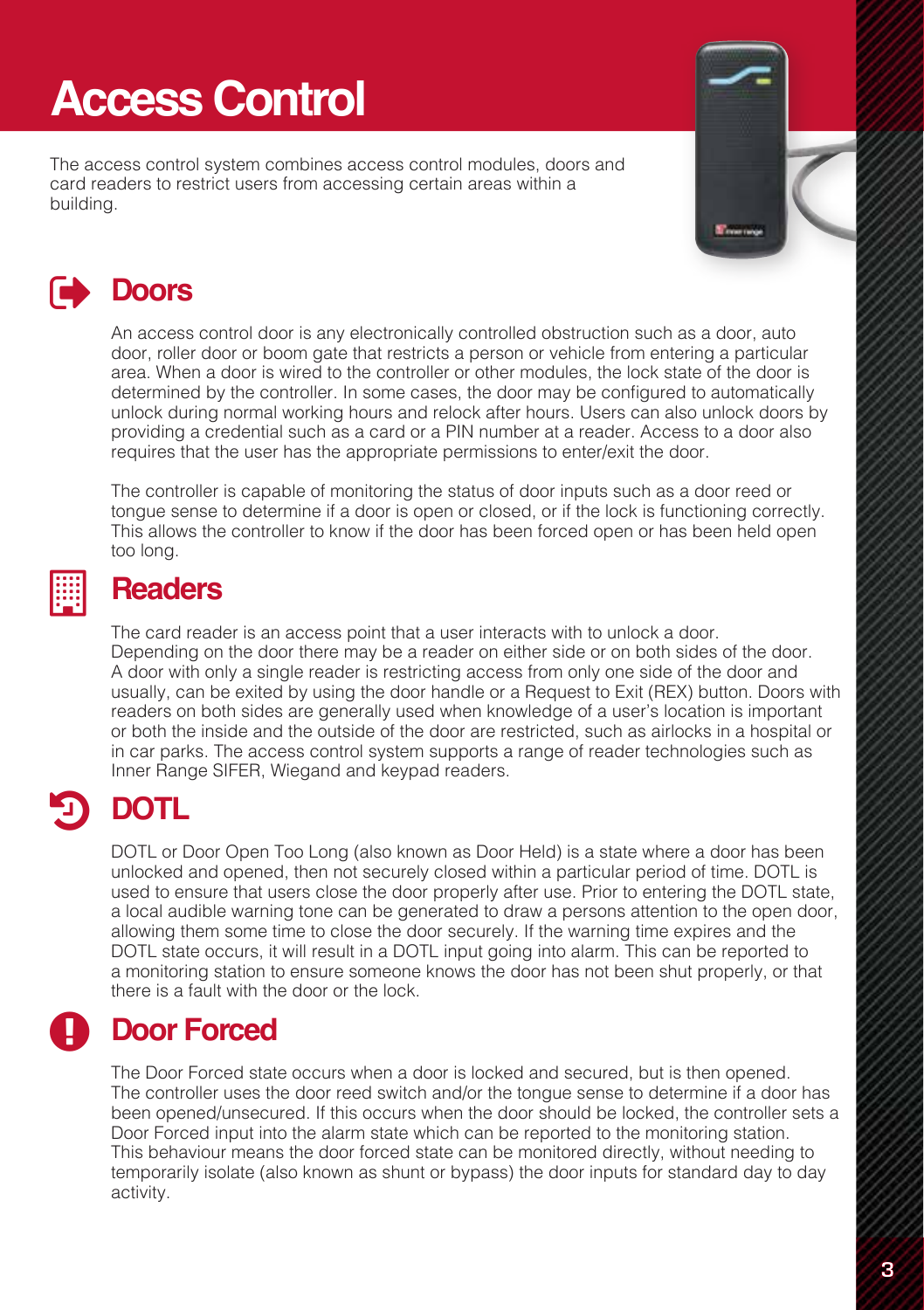# **Integrated Systems**

The controller combines the Intrusion and Access Control systems in a number of ways.



# **☆☆** Door Follows Area State

The "door follows area state" functionality allows an access controlled door to lock and unlock based on an area being armed or disarmed. Door programming provides options to specify the area located on the inside and the outside of the door. Once linked to an area, the door can be configured to follow that area's state. This could be either the area on the inside or outside of the door.

The door follows area state functionality can combine with Free Access Time Periods, which are periods of time that can be configured to automatically unlock and relock a door. This combination allows free access through the door between fixed hours, but only after someone has disarmed the area.

### **☆☆** Area Disarm on Entry

When a user presents their access card at a reader to enter a door that has an armed area on the other side, if the user has permissions to access the door AND to disarm the area, then the area can be programmed to automatically disarm. This is used to reduce the number of steps needed to enter a door as the user does not need to disarm the area from a keypad after entry.

### **☆☆** Restricting User Access

When a user presents their access card at a reader to enter a door that has an armed area on the other side, if the user only has permission to access the door and NOT to disarm the area then user will be denied access to the door. This is commonly used when certain people, such as a supervisor, needs to enter the area before others. The supervisor will be the only user provided the permission to disarm the area. Once the inside area is disarmed, any user with permission to access the door can present their access card at the reader and unlock it.

### **3-Badge Area Arming**

Three badge arming allows the user to arm an area by presenting a card at a reader three times within a short period of time. The area that is armed by 3-badge arming can be either the area on the other side of the door or all areas within the system.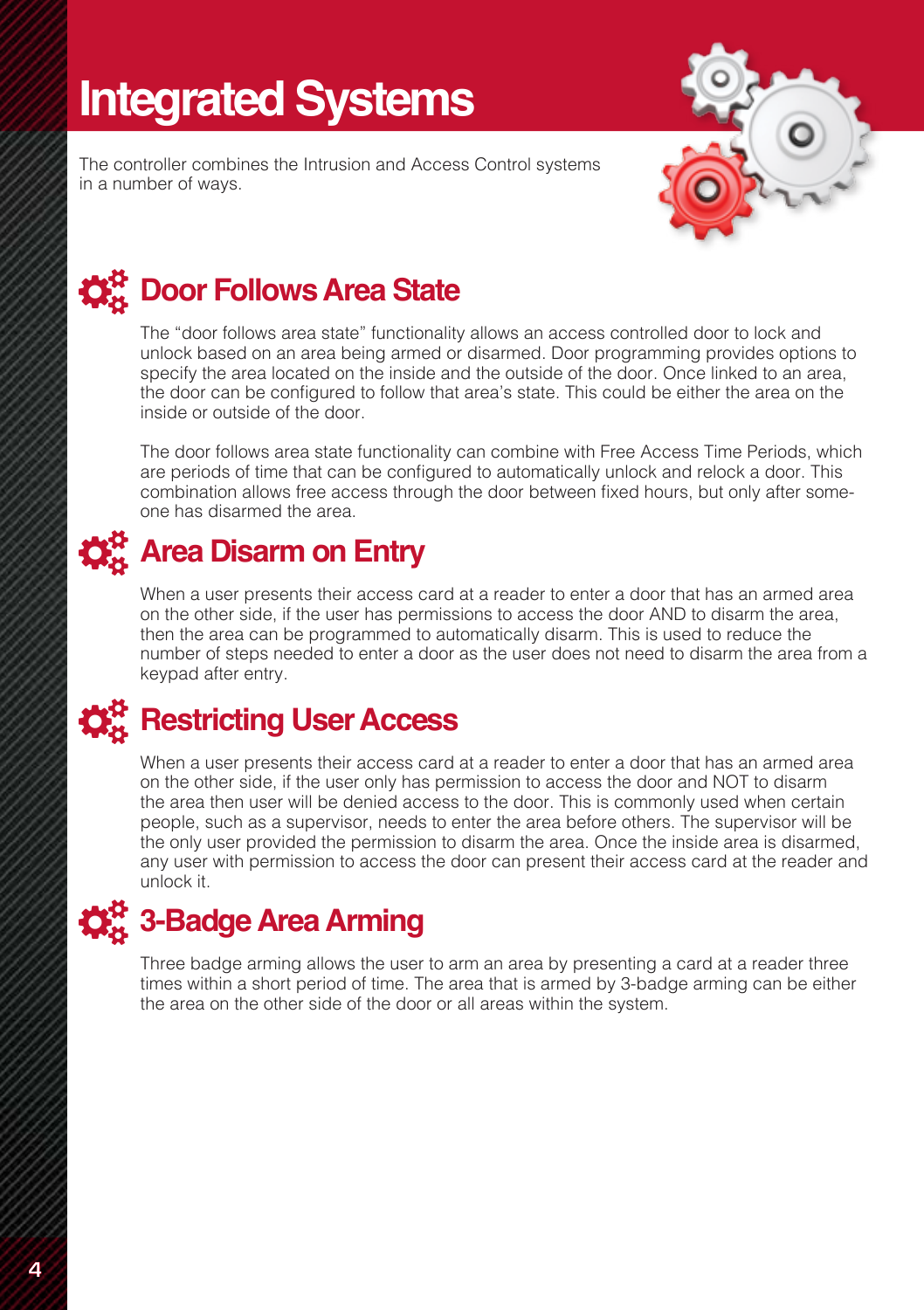# **Users and Permissions**

The user and permission programming determines who can interact with the system and how much control they have for items such as doors, areas or outputs.





#### **Users**

A user is any person that will interact with the Intruder Detection and Access Control system via a keypad, access control reader or the web interface. Every user will have one or more credentials and some permissions.



#### **Credentials**

To identify which user is interacting with the system each user requires unique credentials. Credentials include a security PIN for interacting with an LCD terminal, cards for accessing doors and may include a username and password for access to the web interface or software.

#### **Permissions** <u>:2</u>

A user with a credential may be able to interact with the system. However, without the appropriate permission, they will not be able to control areas, doors or outputs. Permissions are assigned to users, with a "What and When" structure. The What field allows for the assignment of a door, area or output, describing what the permission lets the user control. The When field is used to conditionally qualify when the user is allowed to control the What item. This offers the flexibility to provide a user access to a door only during working hours, for example.

### 88<br>88

#### **Area Permissions**

In addition to the flexibility of the What and When fields for permissions, the area can provide specific control options to allow the user to only arm or disarm the area. The arm only control of an area can be provided to users to ensure that if they were the last person onsite, they could arm the entire building.

### **Door Permissions**

Assigning a user permission to access a door will mean that if they present a credential at a reader, the door will unlock for a short period of time.

#### **Permission Groups ...**

A permission group is a collection of permissions that can be assigned to one or more users. Many organisations have an internal structure where users share similar roles, for example, warehouse staff. It is easier to assign a single permission group to all the warehouse staff, instead of adding individual areas, doors or outputs on a per user basis. This means any changes can be made directly to the permission group, instead of manually making the change to each user. Users can have a number of permission groups assigned to them, in addition to individual items offering complete flexibility.

A permission group can contain items such as doors, areas, outputs and even other permission groups. The combination of permission groups makes complex site permissions much easier to maintain.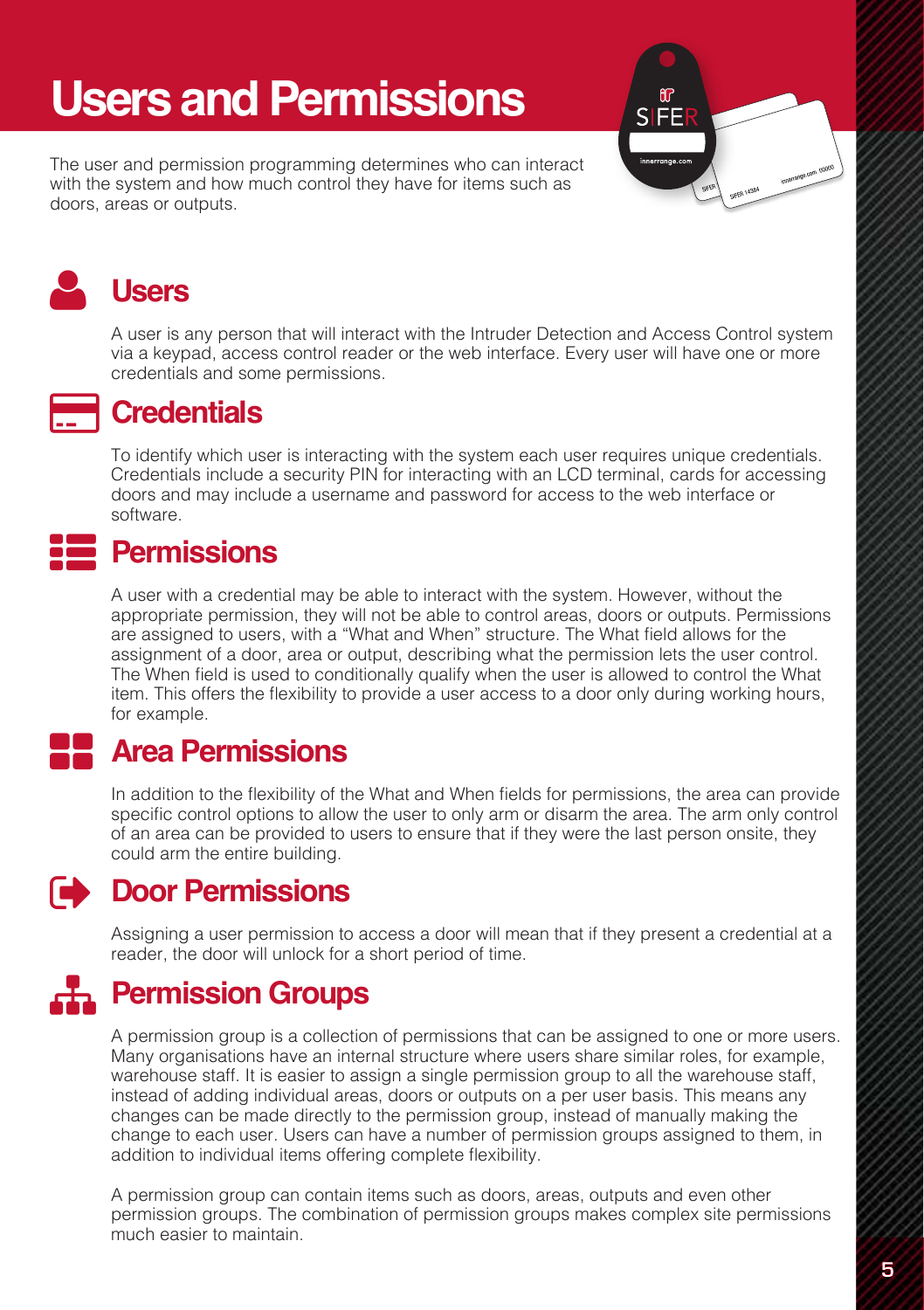#### **Glossary**  $\boldsymbol{\Theta}$

**Access Control** - The selective restriction of access to a place or other resource.

**Alarm** - The state of an input when it is in an abnormal condition (not sealed).

**Area** - A grouping of inputs that can be armed or disarmed.

**Armed** - An area that is turned on and is monitoring the state of its inputs.

**Closed** - A door state that indicates the door is not open, the closed state is determined by the door reed and/or tongue sense.

**Controller** - The electronic component that provides the smarts for the Intrusion Detection and Access Control system. This is the central part of the system that processes and responds to the information received from all devices in the system.

**Credentials** - A unique identification that a user provides to interact with the system. This can be a security PIN, card or username and password.

**Detector** - A device that identifies a stimulus and communicates its alarm, sealed and tamper states to the controller via a change in End of Line resistance.

**Disarmed** - An area that is turned off and is not monitoring the state change of its inputs. A disarmed area will still monitor for the tamper state.

**Door** - An access point in a system that can be programmed to provide and restrict access to users as required, and monitored for abnormal conditions.

**Door Forced** - A system input for each door to indicate when a door is locked and has been opened without a valid unlock command.

**Door Reed** - A magnetic field detector that is used to detect the status of a door/window etc.

**DOTL** - Door Open Too Long (also known as Door Held). A system input for each door to indicate when a door is held open for too long.

**End of Line** - A pair of resistors that are wired to a detector that are used by the controller to identify the state of the detector.

**Entry Delay** - The duration of time that a user has to enter an area and disarm it without generating an intruder alarm.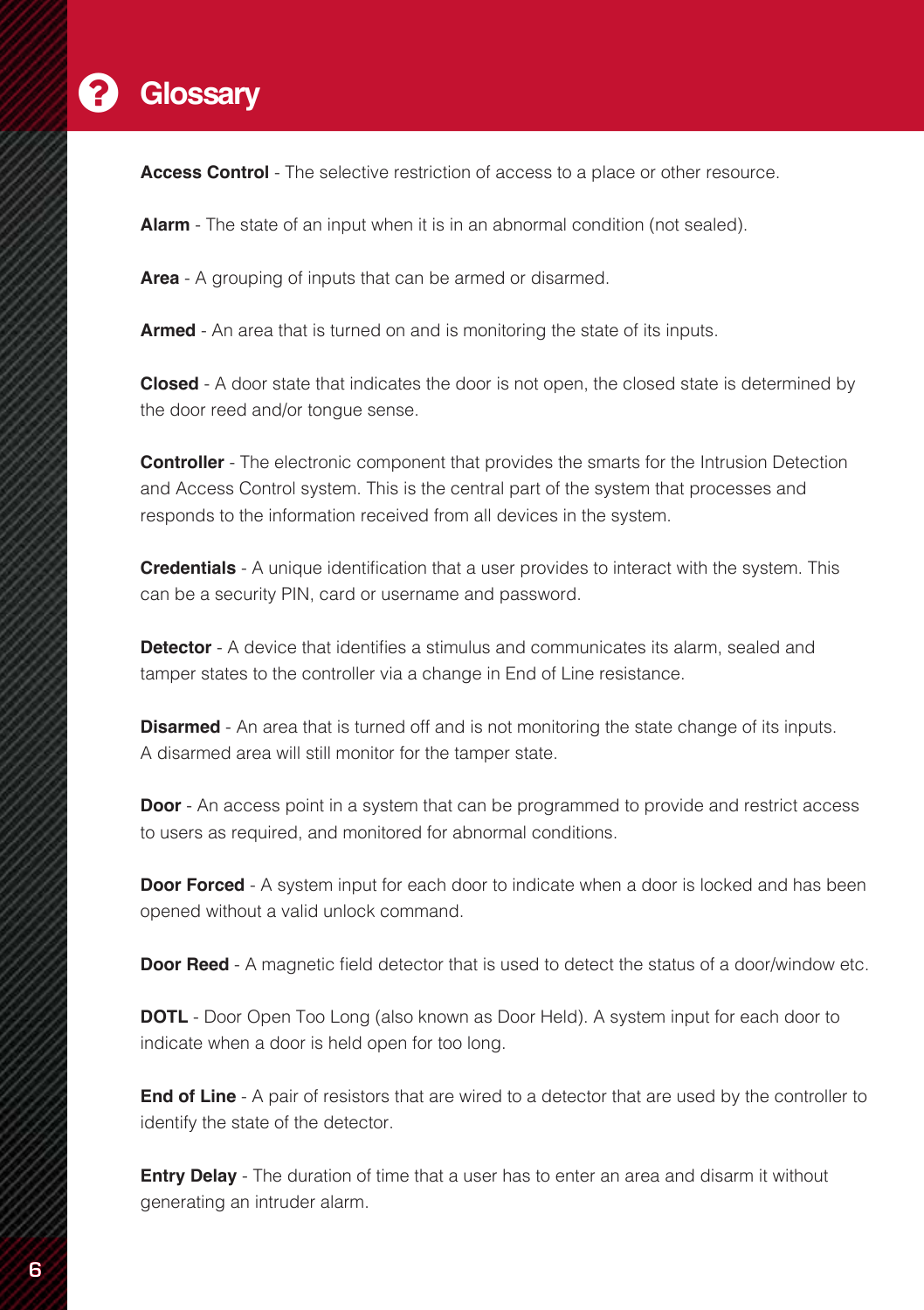

**Exit Delay** - The duration of time that a user has to exit an area after arming it without generating an intruder alarm.

**Input** - An input is either a switch, button or detector that is physically wired to a controller or one of its modules or a logical (non-physical) system process to be monitored.

**Isolate** - Inputs can be placed in the isolated state, where all state changes are ignored. Isolation can be temporary with the input automatically de-isolating when the area linked to it is disarmed, or persisted, requiring a user to manually de-isolate it. Persisted isolation is commonly used for faulty detectors or those undergoing maintenance, while temporary isolation can allow an area with unsealed inputs to arm successfully.

**Open** - A door state that indicates the door is not closed, the open state is determined by the door reed or tongue sense.

**OSDP** - Open Supervised Device Protocol – An alternative protocol to Wiegand, offering better security and easier installation over a bus interface, allowing multiple readers to be attached to the same cable.

**Permissions** - Authorisation granted to a user to interact with the system.

**Process Groups** - Options that define how input state changes will be processed.

**Reader** - A control point to access doors.

**Reed Switch** - An electronic switch operated by a magnetic field. Often used to determine if a door is open or closed

**Seal** - The state of an input when it is in a normal condition (not in alarm).

**SIFER** - An Inner Range multi-drop RS-485 and OSDP based reader that uses smart cards.

**Tamper** - The state of an input that has been tampered with.

**Tongue Sense** - A switch found in the electronic lock assembly of a door that is used to determine if the door is closed securely.

**Wiegand** - A data protocol used in proximity and smart card readers.